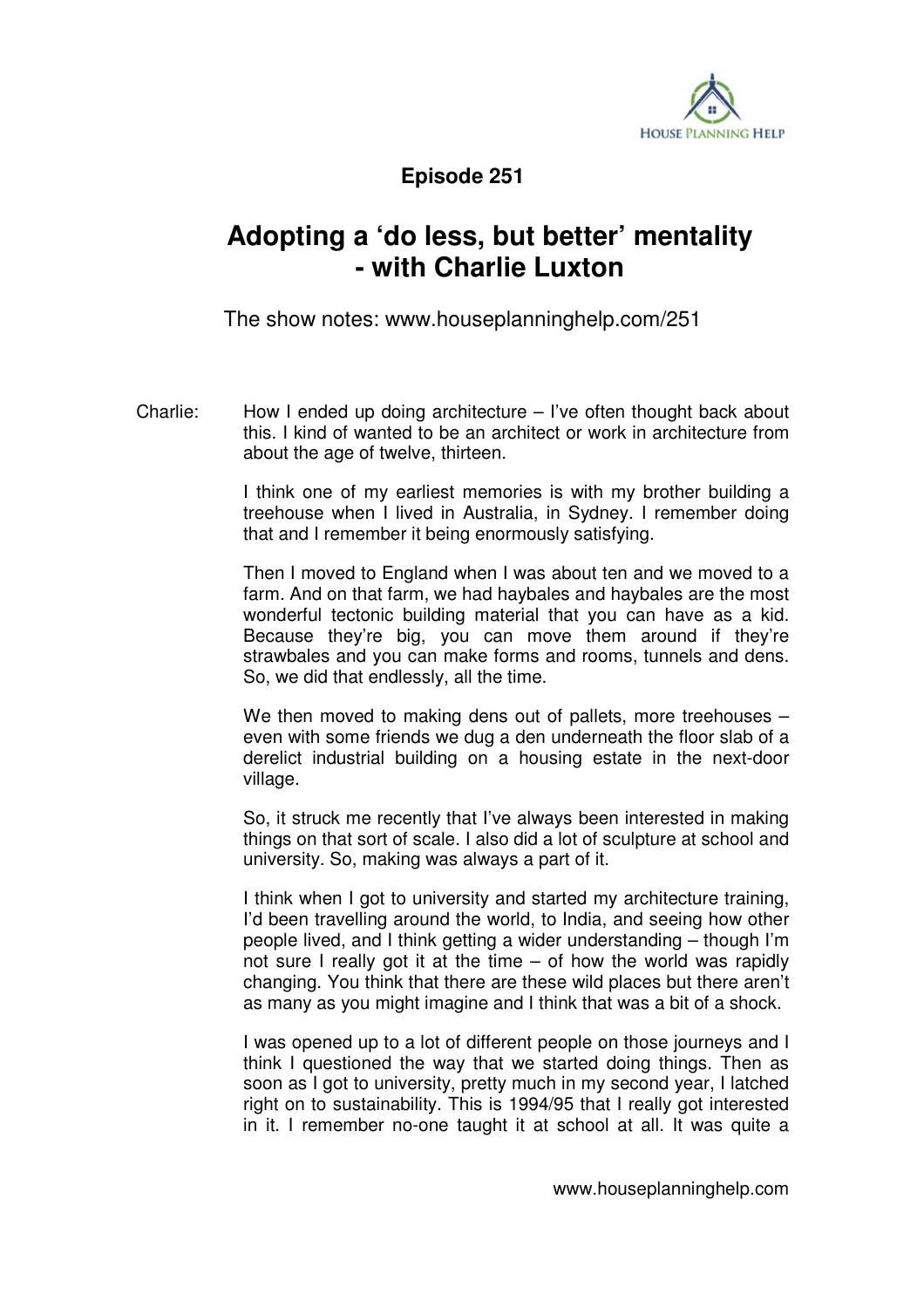

fringe activity but I was really focused on it right from the very beginning of my architectural training.

Ben: There are quite a few things we could talk about because you have built your own home, a self-build, so we're definitely interested in that. There's the ecological side, that I think you're someone who really tries to make a difference, so I'm hoping to bring that out in this interview as well. Then there's the TV stuff too.

> So, maybe we could start with that? Because you must have seen loads and loads of projects and we're always looking for useful information for self-builders. Do you see any themes emerging from that, from your visits from your encounters?

Charlie: The biggest lesson that I really try to instil in my practice with the guys that work with me is, do less better. And whenever I go and meet someone and I'm looking at their project with them while they're building, is to try and rein in the scale of what people try to do and to do it better. Because if you build well and you build sustainably, you will enjoy the space so much more. It will last better. It won't be an albatross around you.

> You see so many builds that when they get to the final finishing stage, they're just sort of thrown together and you just know it's going to be a maintenance nightmare.

> Actually, building a house takes an enormous amount of energy. The embodied energy is vast. I think we're only just starting to understand that. So, if you're going to do it, it's a real responsibility to do it well, so that it's going to last for a long time. So, sometimes in order to do that, it can't be as big as you might be able to build. You have to make it a bit smaller and just make it better. Because well-designed and well-built, a small house can be just as successful and provide as much usable space as a badly designed large house.

So, I think the main thing is, do less better.

- Ben: Some people might say that you're almost driven by the plot because of economics. Do you think that's true or can you always have the size house that you want to?
- Charlie: Clearly economics plays a role in it, but I think this idea of the market is a misnomer in many cases.

 I've done ninety-five Building the Dreams, right? Plus, many other shows and self-build programmes. So, that's just that one show. Ninety-five people. And so many of the times you sit there before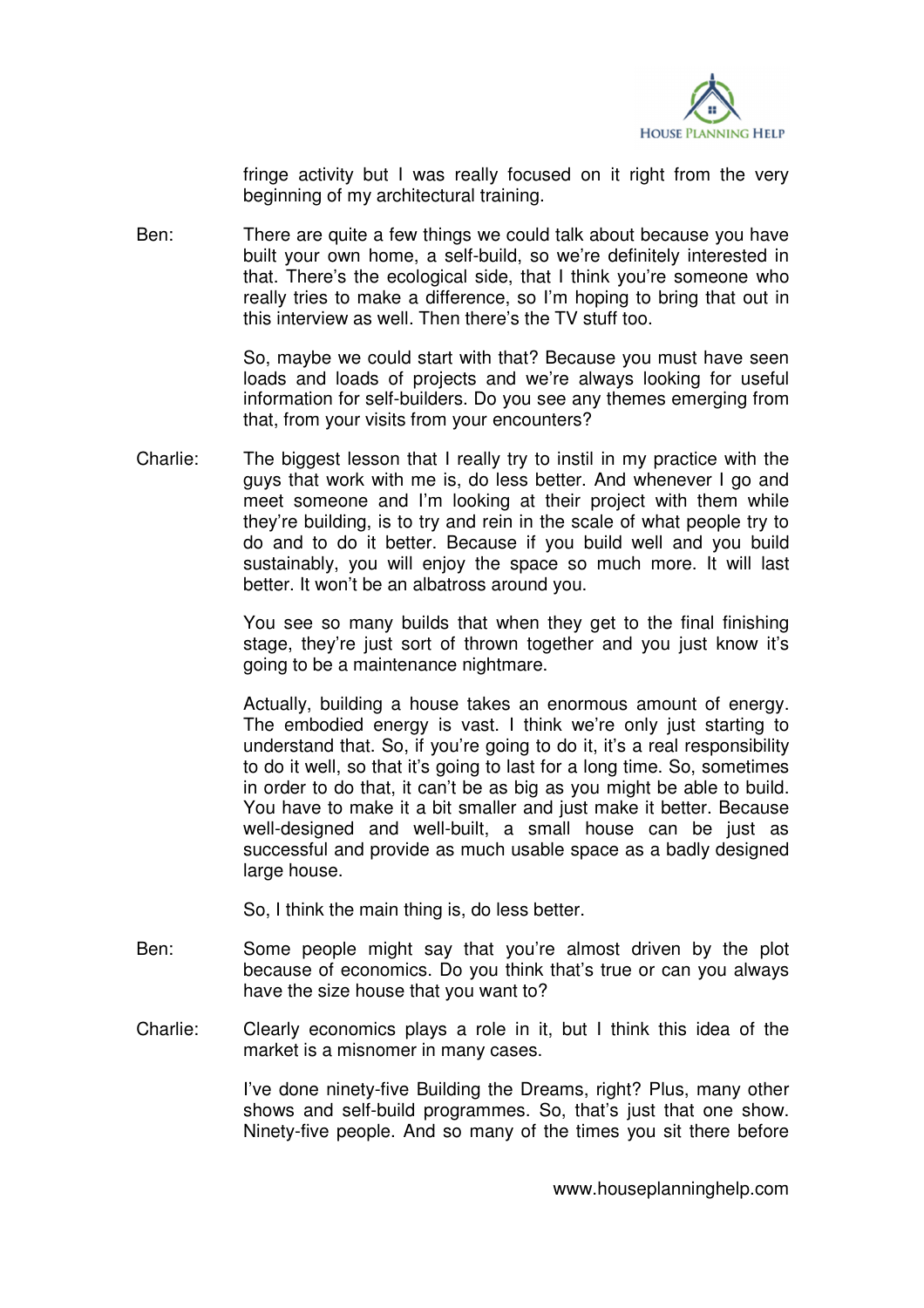

they've started building with their plans and they're like, 'we've got to have four bedrooms because it needs four bedrooms. It's got to have resale value. It's got to have four bedrooms.' And I'm looking at these plans and there are two alright bedrooms, maybe an alright master bedroom, and then there are a couple that are just downright useless. And you're like, 'right, you've totally compromised this house.' And there are only two people who are going to live in it, for example.

 This is often the way I've seen it. There are literally two people who will rattle around in this four bedroom house. And the thing is, when you're building your own house, you're going to have it for twenty years, statistically. If you're just moving, it's every seven. But if you self-build, that's about twenty years. You're building in what somebody else wants for the next twenty years. It's insanity. Actually, less bedrooms, better space. Do less bedrooms, do it better. Do the circulation space right.

I believe firmly that if the architecture is right and the build quality is right, the sale price will reflect that. Because actually, if you're selling a house, somebody else will want a similar thing to what you've wanted. You're not so unique. In most cases, somebody else will want it.

- Ben: How do they start down that track, just so I can see if I can understand it? Because you draw up your brief of the things that you need, you would like. So, four bedrooms. Is it just that Fred down the road has got four bedrooms and that's how we sell houses, four bedrooms?
- Charlie: Yes, I think it is. I think it's the market. The market says four bedrooms is worth more than three bedrooms. So, therefore the plot can take four bedrooms, therefore we have to get four bedrooms.

 I think people always push themselves. They always go, 'we can afford to build a hundred-and-sixty square metre house but we're going to try to build a hundred-and-eighty because it will be cheaper.' And guess what? It isn't. And guess what? The prices that you see in the magazines aren't accurate and they don't reflect the reality for most people building. So, often they end up biting off more than they chew and they end up compromising what they deliver.

 So, again it comes back to actually, if you can afford to build a hundred-and-eighty square metres at two-thousand pounds a square metre, I would say build a hundred-and-sixty square metres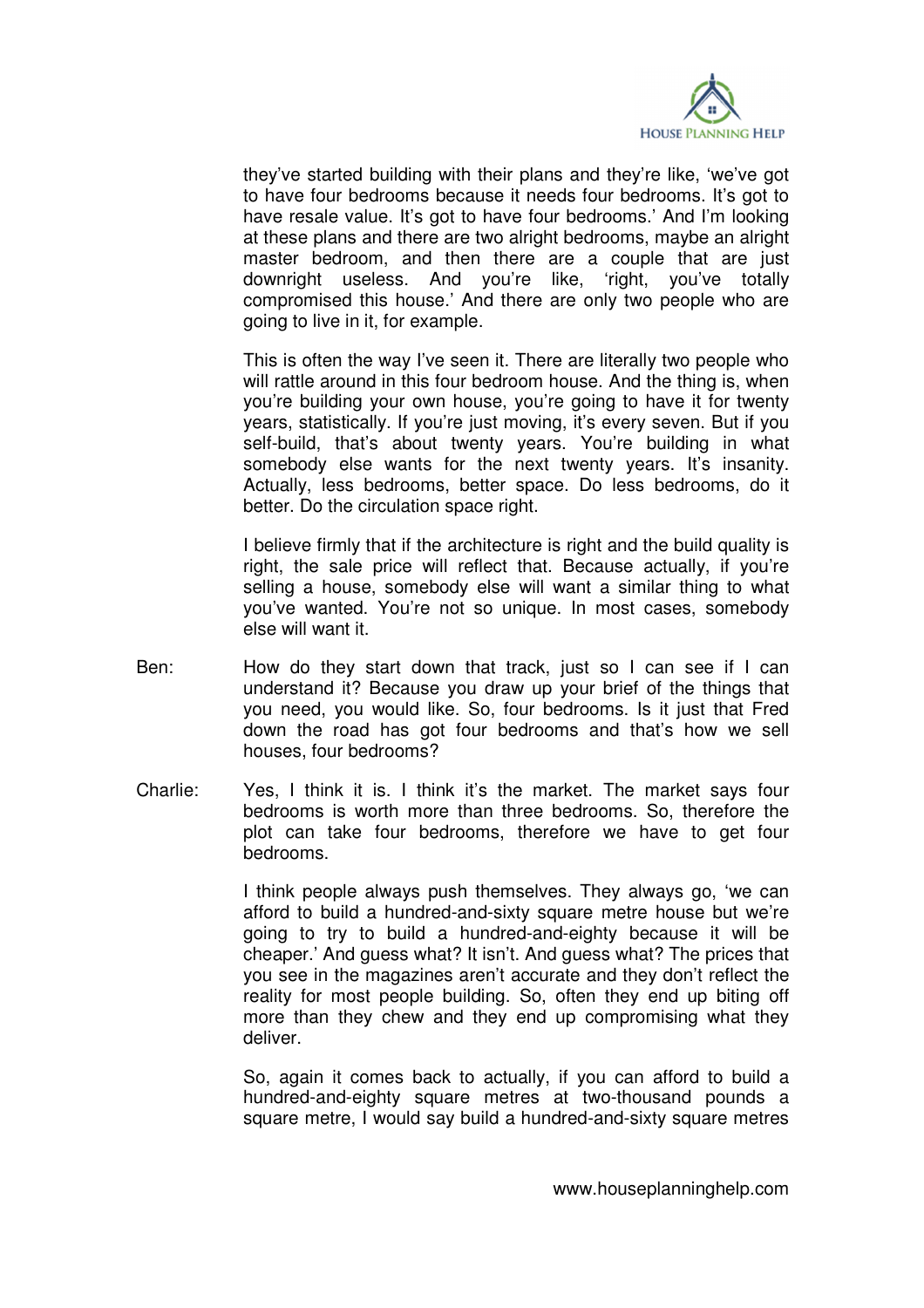

at two-thousand-one-hundred-and-fifty or whatever the maths is. But just do less and do it better. And if it's delivered right, I am convinced it will have the same value as a four bed house. If it's really well-designed.

- Ben: When you meet people do you feel they've done enough research?
- Charlie: I think people do a lot of research. I nearly always meet people who haven't been prepared to spend enough money on good design. And I think that is at the heart of where a lot of people make mistakes.

 Now, that's rich coming from me, isn't it? Do you know what I mean?

- Ben: But I sort of know what you mean, having been through the process, that we feel that we invested in a good design. But for a lot of people, it's just a number on their spreadsheet. How do you justify your architect, your designer, and how much you allot to them?
- Charlie: So, going back to your first question about research, I think a lot of people have done a lot of abstract research around buying things. Because we are enormously good consumers, right? We are Agrade consumers trained from the very first moments of consciousness. We're looking at adverts, looking in magazines, 'I want that game, I want that Lego thing, I want whatever.' So, we're brilliant at buying stuff.

 So, normally the research that people do when they're trying to build a house is, 'what stuff am I going to get? What stuff am I going to buy?' Rather than, 'what kind of house do I really want to live in? How do I want it to feel? How many modern houses have I been to see?' And most of them have been to almost none, actually been and visited a new house built by somebody else that might be a very sustainable house or a new take on a traditional house or whatever it might be.

- Ben: This is so valuable, isn't it? And I'm always bashing on about this, that you can go to houses you don't like sometimes. Because you can get stuck. I think many people's first self-build can actually be with all the baggage that they've got from the past, and then the second time around you think 'whoa,' when you do see them do it a second time, it's often very, very different.
- Charlie: I think one of the things that I have learnt about self-build over the years is you're only ever really ready to do your first self-build after you've finished your first self-build.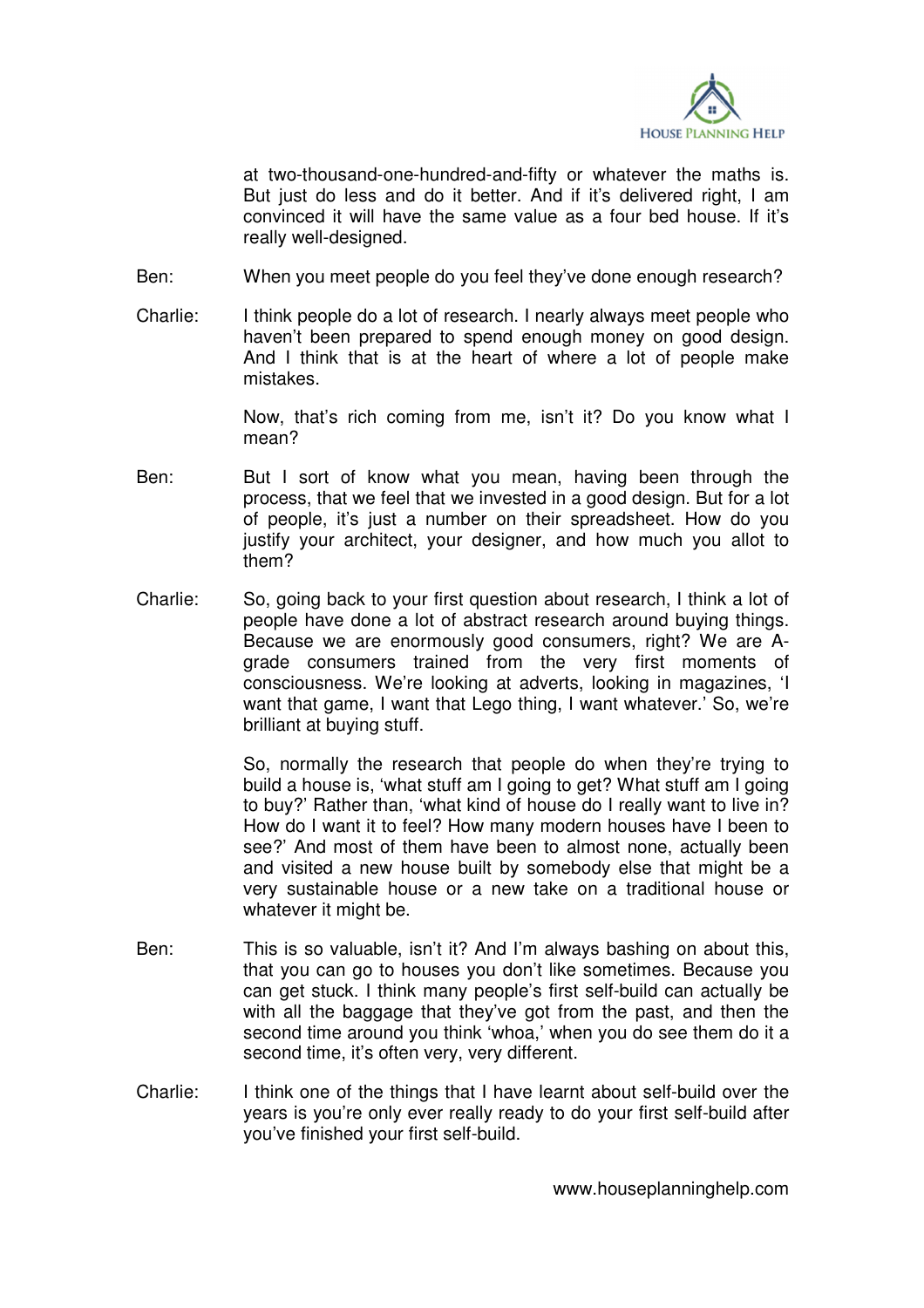

- Ben: It's crazy, isn't it? That you go into this I mean, it's a lot of fun, but building a house when you're starting from zero. And that's why I personally feel you should invest in a design professional because of that.
- Charlie: Yes. And I think if people did more research about the varied outcomes of people working with really good design specialists or without them, they would find it much easier to justify the expenditure of a design professional. And I think they would see that the outcomes are noticeably better, in my experience.
- Ben: Do people take advice well when you've offered it?
- Charlie: Mainly. We've got hundreds of different clients and with some of them I have sat down and said to them, 'I really don't know why you're paying me if you're not going to listen to what I've got to say.' And sometimes you get to that point. Nearly always people do listen.

 Somebody said to me the other day, 'you guys don't have a monopoly on good ideas,' and they're absolutely right. Designers, architects don't have a monopoly on good ideas. What they do almost invariably have a monopoly on is design process. How you take an idea, how you draw it, how you test it, and crucially how you tear it up, learn from it and start again. Because most people who are not trained as designers in these areas or in any kind of design will get an idea and they'll just keep evolving it. They'll never tear it up and go, 'actually, that didn't work. I've got to start again.'

 So, most people, I think once they get involved with us or with a good architect, a good designer, realise there's a strong process there, they're good. And then they value what's being told to them.

The issue  $-$  and I'm totally aware of this  $-$  there are a lot of bad designers out there. There are a lot of bad architects out there. There are a lot of people who are just going through the motions and wheeling out the same old stuff without looking at context, without looking at specifics of brief, about the specifics of even site – where are the views? Where's the sun? There are a lot of designers and architects that frankly are bad.

 So, again it comes back to your point of research. You need to choose a professional, you need to find out what the varying options cost, you need to go and see their buildings that they've built, you need to kick the tyres. What do they feel like? Because you can walk into a house and get a sense of what your home is going to feel like at the end of the process if you've been to two of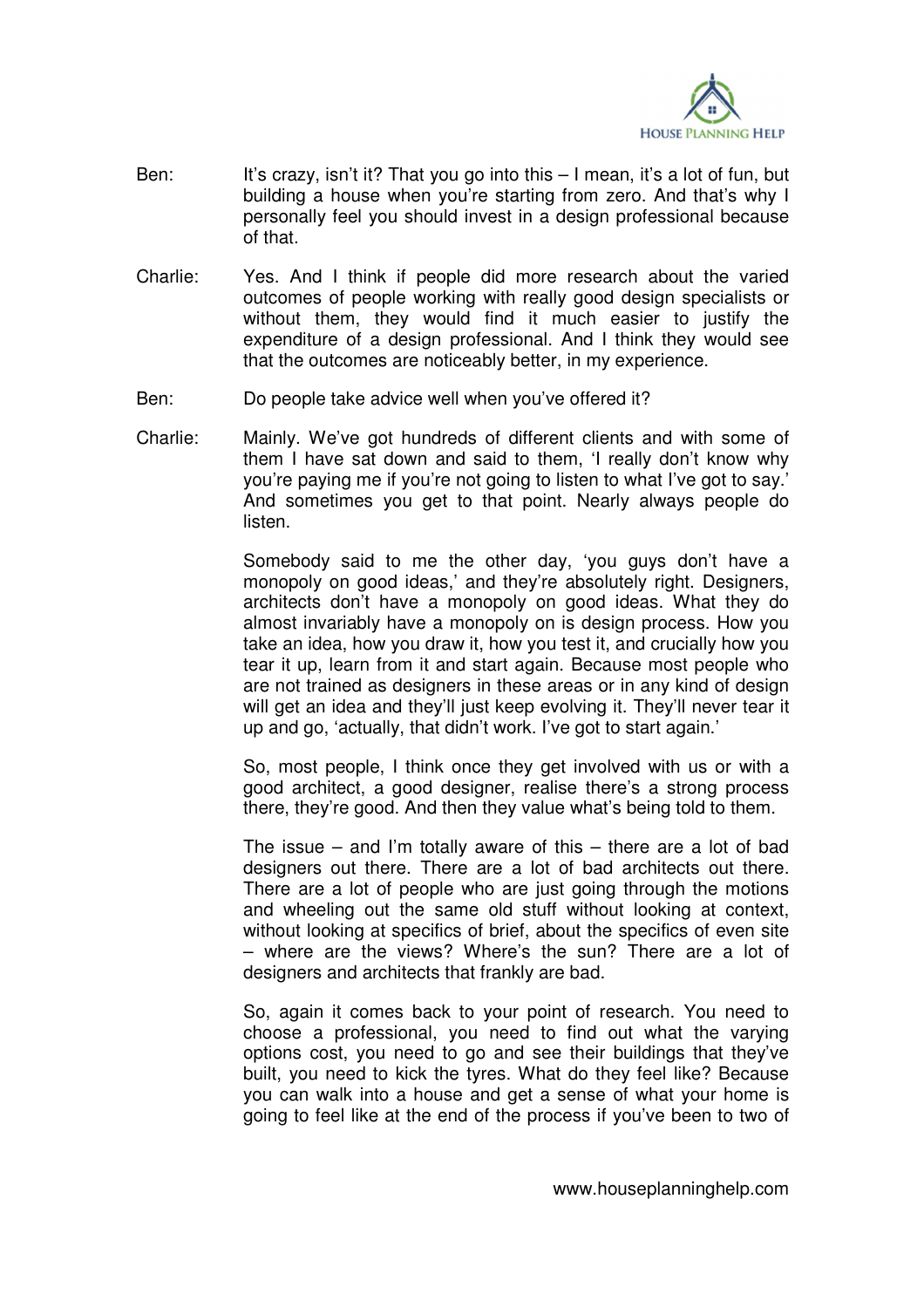

their other houses and they have a certain feel. Because they tend to be similar. And if they're a bit crappy, the chances are yours is going to be a bit crappy. If they're good, the chances are it's going to be good.

 I think the research you've got to do is find a really good partner to work with to deliver this. And it might not just be the guy in the Yellow Pages down the road, or the woman in the Yellow Pages down the road. It's about finding people that are good.

 And unfortunately, it costs. I know that, for example, in our practice, our hourly charge rates are very similar to other practices from small to big practices – lower than bigger practices but relative to a one-man-band, let's say. But we'll just do more hours. And that's how we get quality. It's just about time and that costs. But if the person you're paying is designing your building and dictating every single element that goes into that building and how they come together, surely it's some of the most important money you're going to spend.

Therein endeth the adverts for architectural design.

- Ben: Don't worry about that.
- Charlie: No, I mean, it always sounds hard coming from somebody who makes their living out of designing for people. But whoever you go to, I think it really is one of the most important moves.
- Ben: Anything else from the TV shows? When you go back at the end, do people always enjoy the process?
- Charlie: No, I think invariably most people don't. I think they do in hindsight – I think there's this thing that when you finish a self-build, it normally takes you about six months to fall back in love with it. I was scarred by building my own house. I'm not going to lie. I was doing TV, running a business, building this house as the principle contractor and finishing it, and it's a technically quite challenging house and it drove me close to the edge.
- Ben: You've done a nice link across there. Let's talk about this. When did you start thinking about this build? Because you were in a lovely thatched cottage, weren't you?
- Charlie: Yes, and we still have that thatched cottage. We moved here twelve years ago. I have to say, I didn't really have an idea then that we'd build a new house here, but I knew that there was an outbuilding that we could convert. So, we bought a thatched cottage and a little outbuilding and just under an acre of ground.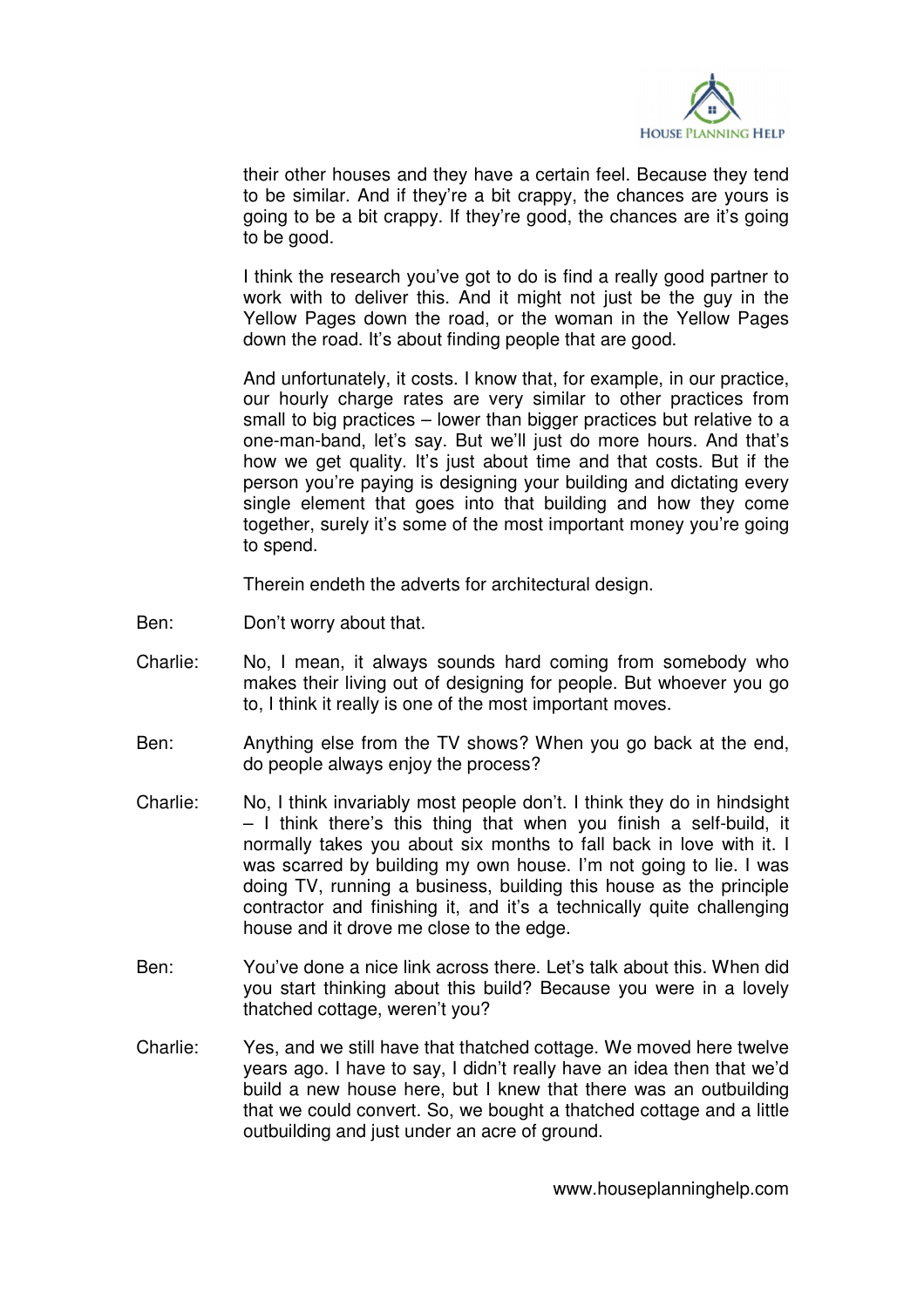

 You know, very nice, but the cottage sits on a common so you can't extend it.

- Ben: What does that mean, a common?
- Charlie: It means that the land is owned by the people and it's controlled normally by the parish council, although the Commons Commission and various other people have oversight over all of that. So, it is common land.
- Ben: Do you have a garden?
- Charlie: I have a tiny bit of land around the cottage that is walled in, but other than that – I can walk on it, I can sit on it, and we've always eaten out and my kids have spent their childhood on the common. But anyone else can come and spend theirs – but I can't build on it and making any changes to that landholding is incredibly archaic, expensive and time consuming. So, almost a no-go.

So. I knew that the cottage couldn't get extended. I converted this small barn. We lived in the cottage and had the office in the barn. And we realised that we needed a bigger house and I didn't want to move. I love where we live, I love this part of the world. It's been a joy to be here.

 I put my thinking cap on and went to planning to knock down the outbuilding and dig down a bit and build a new house. And then we would always keep the cottage was the idea for the office. I just love it. I don't want to get rid of it. That was one of my very early really sustainable refurbishments. And so, it's very precious to us.

 I went to planning and they said four pages of, 'no, you can't build this.' So, I took that apart with my planning consultant and we ticked them off one by one. And eventually, it was supported by the planning officer and we got it straight through.

 We did that by losing the building. We had to disappear the barn, had to lose a building to get a building. So, when you look out now, it's almost impossible to see the house. It sort of disappears into the landscape very much.

- Ben: What did the dialogue look like? Were you finding out what they would say yes to?
- Charlie: I'd love to say it was that consensual. But no, unfortunately often planning is a bit more dysfunctional than that now. No, the dialogue was, 'okay, these are your problems,' so then we just ticked them off.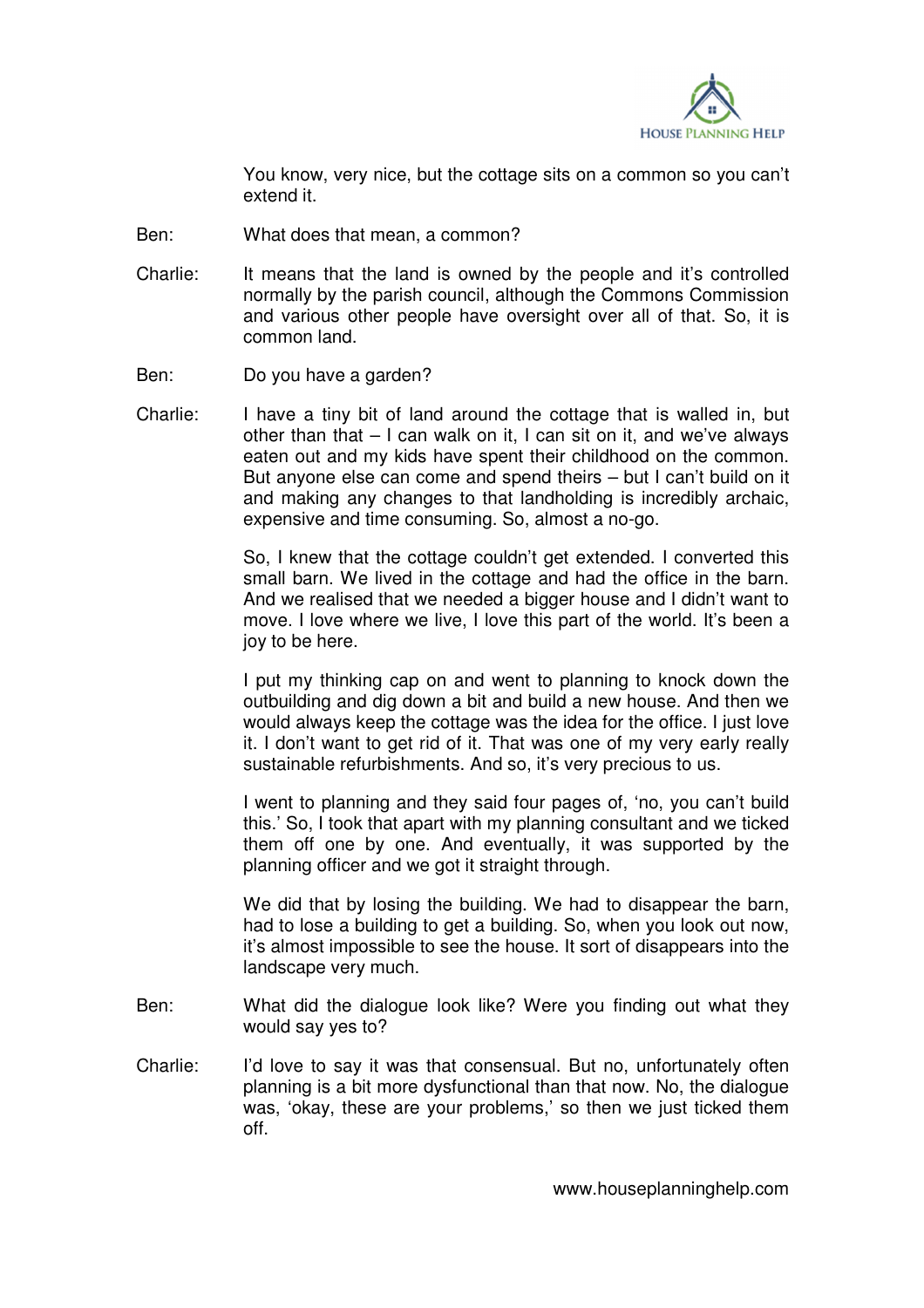

Ben: Give us a few examples.

Charlie: Okay. Contaminated land – they were worried about contamination, they were worried about spread, they were worried about the separation of the building from the other building over time. They were worried about the visual appearance of it because it was a very simple design I'd put in. I basically put in something really simple so that they would shoot it to pieces and I knew where they were, what their issues were, and then I could design accordingly.

> It took three iterations to get to planning. I then redesigned it twice after that because I'm a terrible client. Anyway, that's another story.

- Ben: But how has it been being the client, or actually playing a few roles in this?
- Charlie: I think loaded would be the answer. It's even more loaded because of what I do. That's an internal pressure I put on myself. I wanted to do something good, better than good, and so it became quite loaded. But I think hard is the answer.

 And it took ages to get to this. Originally it was two storeys. I got two planning permissions like that. And then eventually I was washing the car up by the road and I had six conversations with neighbours, which I've always loved about this area, and I suddenly thought, 'wait a second. If I have my veg garden and I live down by the stream away from the road, I won't have those conversations.' So, suddenly I thought if I put my veg garden on the roof, I can have a conversation with people as they walk past seeing me doing my veg garden badly and that will be nice. Otherwise, this little bit of community in the village is lessened. I didn't want that. So, then I changed it to a bungalow, effectively. A single storey dwelling at that point.

- Ben: What did you want from it as a family?
- Charlie: A very sustainable home. I wanted it to be very low energy. We're not Passiv certified but all the elements are Passiv.
- Ben: Did you model it in PHPP?
- Charlie: I didn't actually, I'll be honest with you. The only thing that would let it down are the roof lights. I didn't model it in PHPP. I got to the point of being about to model it in PHPP. I was actually more interested in overheating, because you can always put on a heater. It's very hard to stop something getting too hot. So, we got to the point of wanting to know if I should put external active louvering over the windows and I was about to get PHPP at that point. My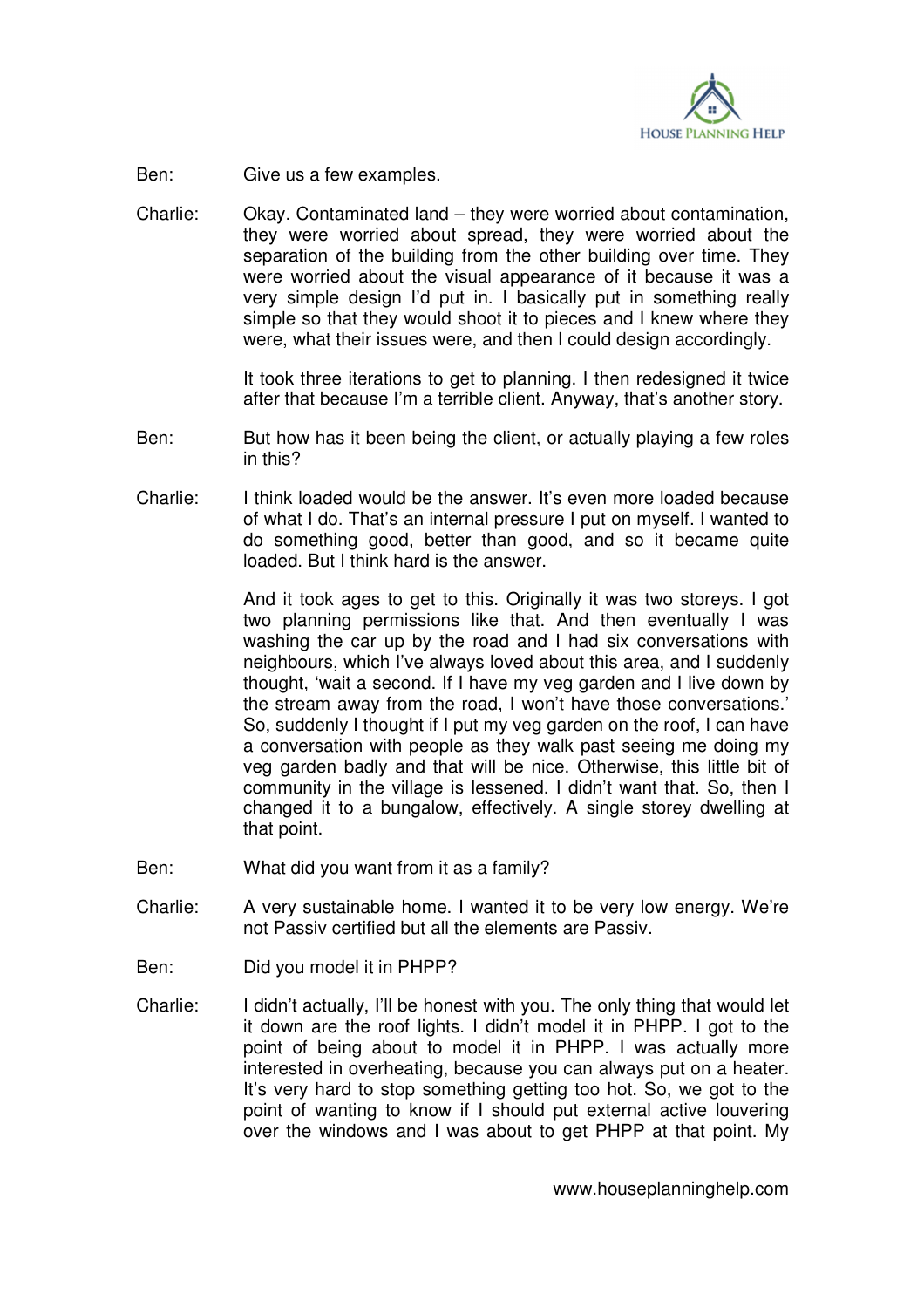

PHPP guy looked at it and said, 'you're going to be very close to Passivhaus and to be honest with you, overheating is going to be a problem. So, just put on the louvres and save the money for the Passivhaus certificate.' Because I wasn't going to get it certified.

 In hindsight, we should have used PHPP. We used to use a couple of energy modelling software in the practice and they were just not good enough at overheating. So, we're trying to refocus back on to PHPP.

Ben: It's fascinating. I saw the video – we'll link this into the show notes – with the overheating, you explaining the shuttering that you've got. But when I saw that video, I suddenly said to myself, 'oh, why did we not put in any external shuttering?' Particularly from that point of view of the climate changing. We don't know what the future might have.

> Because our house is modelled never to go over twenty-five degrees, which we're very pleased with. That's the best you can get, zero percent risk of that. And so far, one thing that I've noticed that's quite fun – and you might have a dig at me; I'm in my shorts at the moment – but when you get warmer temperatures in the summer, it feels alright in the house. Whereas if you've got twentytwo or something like that in the winter, that would be really hot. So, just the difference of living like that.

But tell me how you're using your shutters then.

- Charlie: Well, I think a big problem with a lot of modern architecture is that it's just very hot. It's overheating. And I didn't want that. So, we wanted a lot of glazing for connection to the landscape. It's a onesided building because it's dug into the hillside. So, we could have no windows on one side.
- Ben: Hence the rooflights as well?
- Charlie: Hence rooflights, hence overcompensating if you like on the nonearth-sheltered side.

 When you do modelling of sun path, you realise that this is actually a very difficult country to do low energy architecture in because the sun has such a massive range, from the middle of winter being very low, to being very high in summer. And to actually shade that passively with overhangs is quite hard. They get very, very large. And if you have a lot of glass, in late September you can …

Ben: There's your answer. Purists would say cut down on the amount of glass.

www.houseplanninghelp.com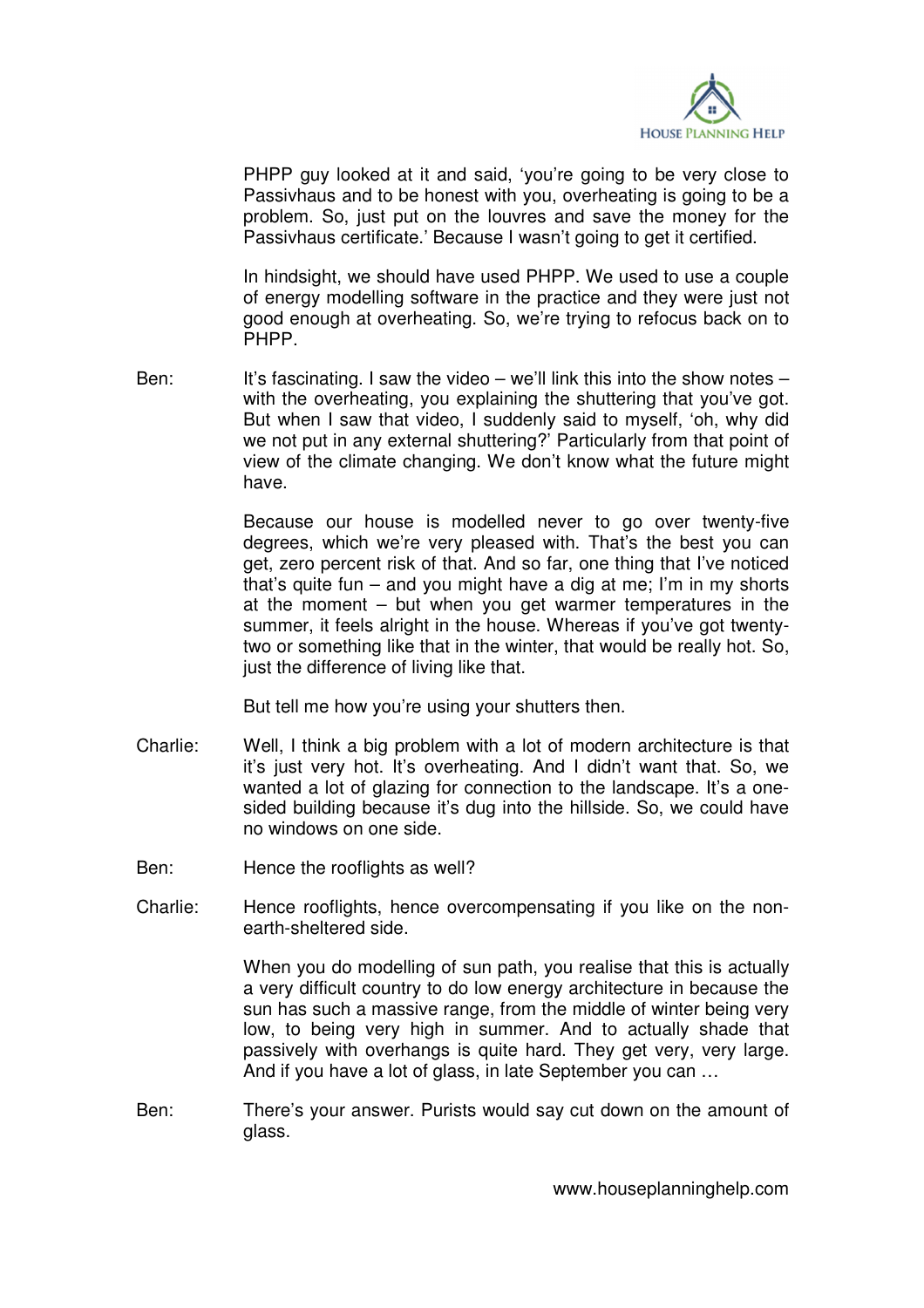

- Charlie: Yes, of course they would. Absolutely. And you make choices, don't you?
- Ben: But it's architecture too, isn't it?
- Charlie: And I think actually, for us, architecture comes not before environment, but I don't think you can ignore architecture and just focus solely on the environment. Because if a building is really good architecturally and ninety-five percent as good as a full Passiv building, to me that's got real validity. And I think there are always choices to be made about why you're putting in a window for a view or for overheating or for heat loss.

 So, it's a hugely complicated thing. And I'm not saying we've got it right and we always have to be refocusing our efforts. That's what is brilliant about Passivhaus. It gives you that standard, that gate, yes or no. Are you in or out? As soon as you're not doing it, it's a bit more vague and you can start to abuse that or drift away from the purity.

 But getting back to overheating, in order to passively stop overheating with louvres or with Brise-soleil, they get massive, right? So, in this climate, it seems to me that a very good option is to actively to do it, to have a moveable louvre system. So, in all winter, the louvres are completely open, we've got lovely views of whatever, and any sun that's coming down, we get loads of it. And also, when you really need the heat in winter, you can get quite a chunk of it actually from that. Our heating season is probably late November through to late February. Other than that, we don't need any. And that's then done by wood pellet. But we don't need any other.

- Ben: Why did you choose that?
- Charlie: Because I already had it. I put it in ten years ago in the cottage because it was the only thing that I could put in really.
- Ben: But that's not coming from the cottage?
- Charlie: Yes.
- Ben: Oh, it is?
- Charlie: We've got a district heating main, a highly insulated main that connects the two buildings. So, the rainwater harvesting comes down and the wood pellet heating comes backwards and forwards. As well as having solar thermal.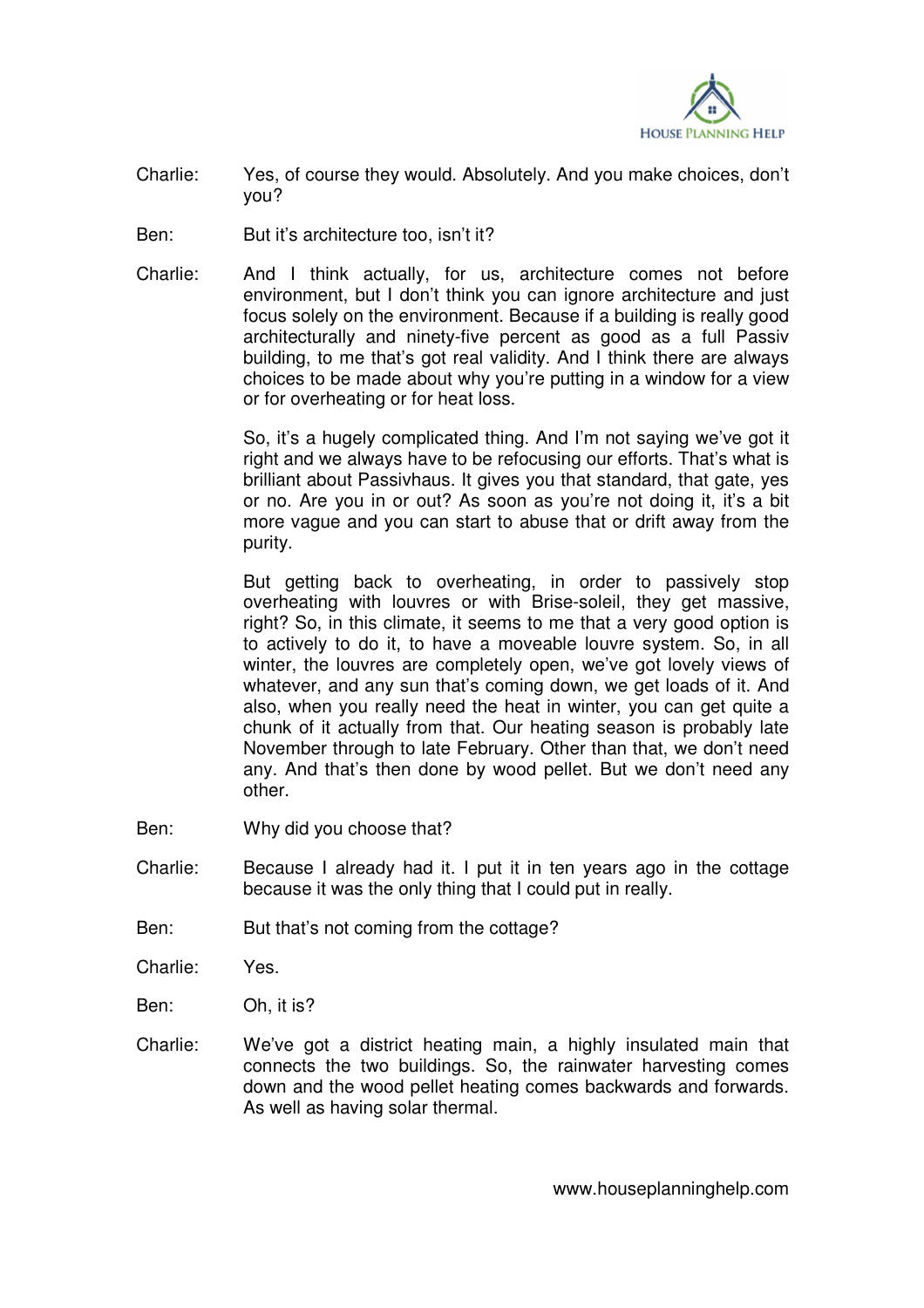

 So, with the solar gain issue, that actually to have an active control system with external louvering seemed to make a lot of sense. So, that was a big new thing for us to do. We've done it once on a building with one louvre because it was obviously going to overheat with the easterly sun. And here, we went for it.

 I always use these opportunities to build my own houses to test stuff on myself before I do it on clients. Because the last thing I want is something not working for a client. I'd rather it didn't really work well for me because I can put it in context, deal with it, make phone calls and get it fixed.

- Ben: That is a challenge though, isn't it? For people that work in construction just generally. How do you make sure that you're constantly progressing? Because not every architect gets the chance to build their own house.
- Charlie: No, absolutely. I think that's why they have continued professional development staff. But it's one thing to sit in a lecture and be told stuff. It's quite another to reach into your own pocket, pay for something and live with the consequences. And I think it's a really useful process if anyone can do it and I would recommend that anyone who is in architecture to try and build their own houses to learn things. Or failing that, to do proper post-occupancy analysis. Which is a massive failure in the whole of architecture. Going back to your buildings when they're finished and actually working out how well they worked compared to the way they should have done.

 You know, we try it. We're not perfect, far from it. But we try to learn as many lessons as we can. When I did the cottage, that was ten, eleven years ago when we started that, and I'd been designing lowenergy refurbishments for quite a while. And invariably, we design all the stuff, we get to budget, cost-cutting – value engineering is a sanitised way of describing it  $-$  and a lot of this stuff would get cut out. So, when I did the cottage, I was like, 'no, I'm going to do this a hundred percent.'

 So, we did wood fibre and lime internal insulation, we dug out the floors, put in two-hundred mill. of insulation under the floor, we insulated under the thatch, we put in rainwater harvesting, we put in no MDF, just all local European hardwoods, mainly Scottish elm that was cut down from the great estates in Scotland from diseased and old trees, so it was not even clear felling. So, we really put a lot of effort in. Then a wood pellet boiler and solar thermal on this building. So, a super amount of learning.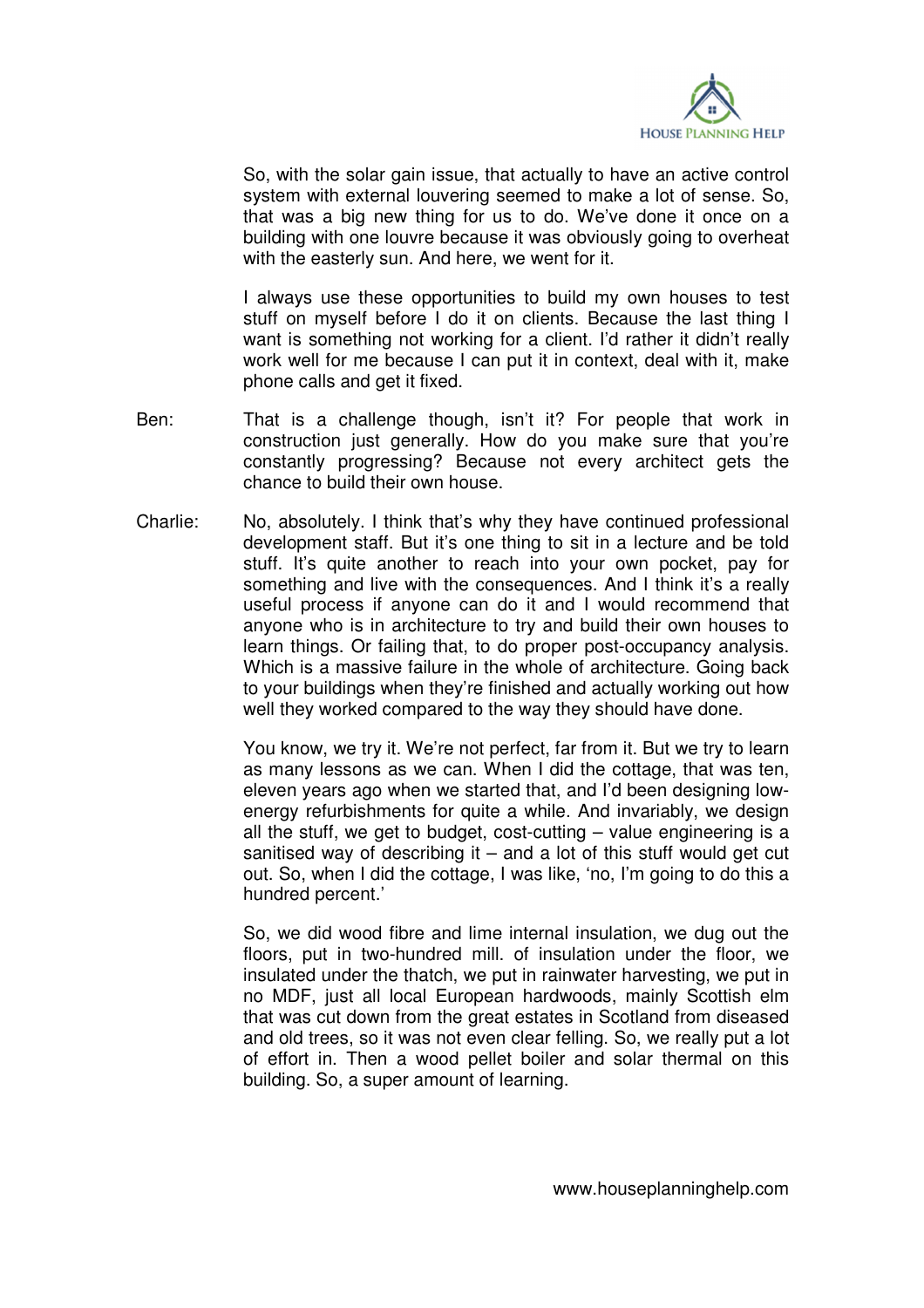

- Ben: But on this one your hands have been tied a little bit with the build system, haven't they?
- Charlie: With this one, yes, planning played into it. Because we needed to hide the building, it's effectively earth sheltered, dug into a hillside. So, immediately you're doing that, you're then using reinforced concrete because that's how you hold soil up basically, like it one way or the other.
- Ben: That's quite a lot of soil, isn't it?
- Charlie: Well, yes. Apparently it's three tonnes horizontal push or three tonnes per square metre onto the entire back of this wall, which was amazing to me when the structural engineer calculated it. So, there's an enormous amount of push onto the back wall. That meant that we had to have a fairly chunky floor slab. And then because we've got a green roof, a two-hundred mill. intensive wildflower roof, we had to have a concrete roof.

 It's all GGBS – granulated ground blast-furnace slag – so, that reduces the amount of concrete that you need. It's all sixty percent. So, we've made a big chunk there of reducing the  $CO<sub>2</sub>$ . Then the external walls are hundred-and-forty mill. concrete block on the inside with a timber I-beam and then fully blown actually with a high performing polystyrene bead because we were a bit limited on depth. So, I didn't use wood fibre in that situation. But normally I would. It was a slight get-out-of-jail card at that point because of the louvre heads as much as anything.

I think I'm going into a bit too much detail.

Ben: It's alright. We do like detail.

 Externally then, how does the building look or how did you want it to look?

Charlie: Well, just to briefly go back a second, the issue around all of that concrete is obviously the embodied energy. So, you end up with a thermally massive building and a building that uses a lot of  $CO<sub>2</sub>$ . I think there's no two ways about that.

> The way that you can try and offset that or ameliorate that in some ways is we have a power flow to the concrete floor that's got the underfloor heating in it. That floor is the finish. So, we didn't have to buy a wood floor or a porcelain floor which is very energy intensive. Even a wooden floor, a lot of manufacturing, didn't have to do that – and sealants, glues, didn't have to do any of that. That floor is the floor. It is the structure, heating and floor finish in one. Done.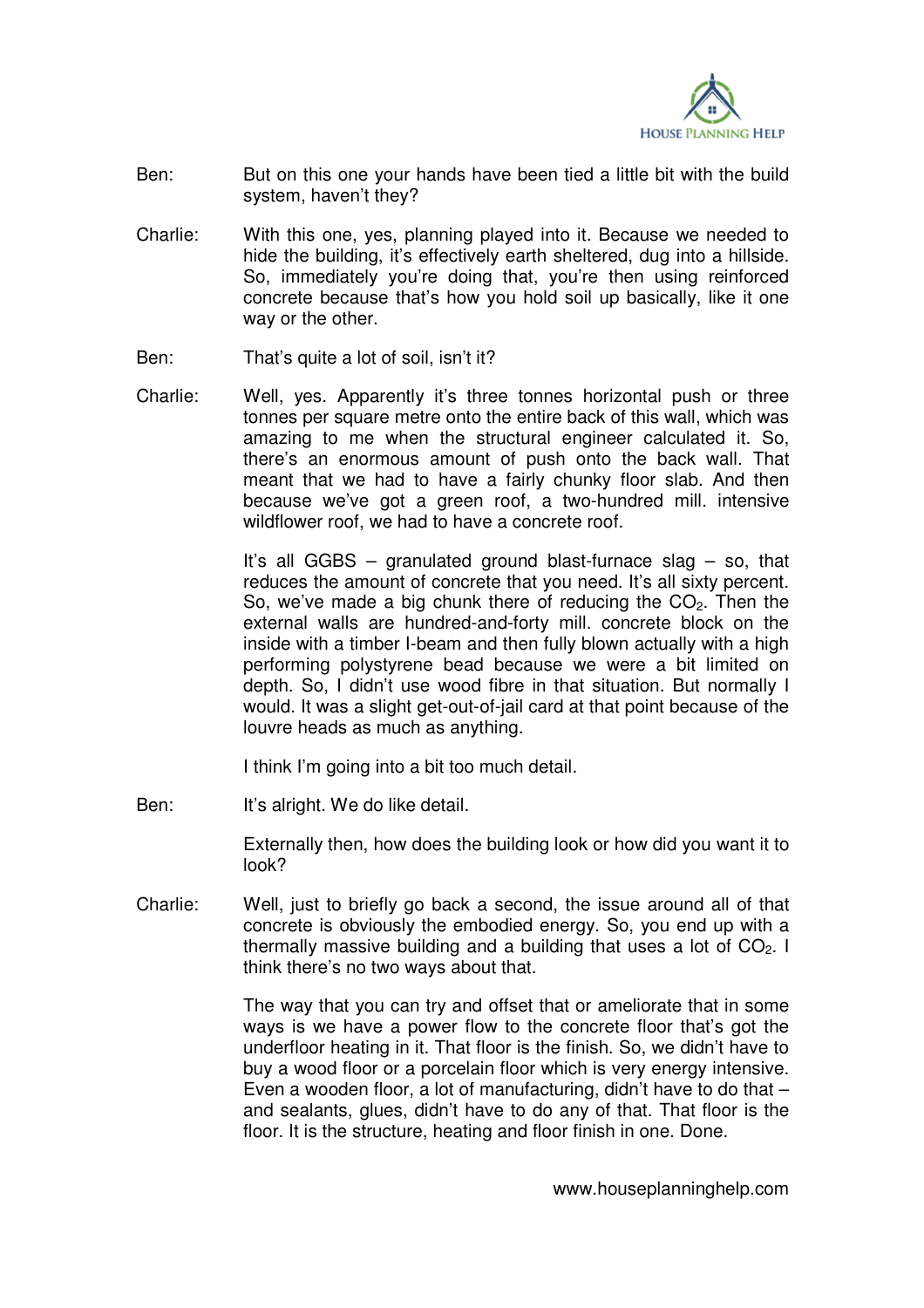

 So, the concrete block is straight onto that with a lime plaster, on to the concrete block. Then we're using the concrete block a) to give a rigidity, a sturdiness to the walls; b) to give that thermal mass so we can iron out any temperature fluctuations with a thermally massive building. So, that's how you try and make what is on one level a problem, using so much concrete, into something of a strength. So, it's a bit of judo.

 Externally, we used a lot of local stone. From my perspective, I like using local materials. Great architecture is about context in many ways, in many cases, I think. Obviously, international modernism slightly varies but I really like a modernism that is about place and people and culture. We used stone from a quarry about three-anda-half miles away that was then brought in blocks to a stone yard.

- Ben: Does it become more attractive at the point, when you think three miles away, that is brilliant – a proper sense of place?
- Charlie: Yes, of course. And the inspiration for the building from day one has been the big, old, viaduct piers, that are straight in front of us that were taken out in '62 under the Beeching cuts – they are these wonderful Victorian pillars that almost look like Roman ruins. That's the inspiration for the architecture of the building.

 So, using the local stone was really good because Hook Norton had a lot of stone quarrying, mainly for iron actually. They smelted it for iron. So, we used the stone which is called ironstone and we used COR-TEN because of a reference to the local steel industry, and the outside of the building is also inspired by railway bridges that you get around the M25. Which seems like a slightly weird inspiration, but there you go. I got carried away.

- Ben: What other challenges have you had on this project?
- Charlie: Management.
- Ben: Yes. You said you were busy.
- Charlie: Yes, management. I'm not a builder. I run an architecture practice, I do TV. I'm not a builder. I think we did a pretty good job, but there were times when I found the management side of it really important.

 I did all the sourcing. I bought pretty much everything apart from a few bags of sand and a few bags of cement. I literally phoned up, ordered and bought everything. And that took an enormous amount of time.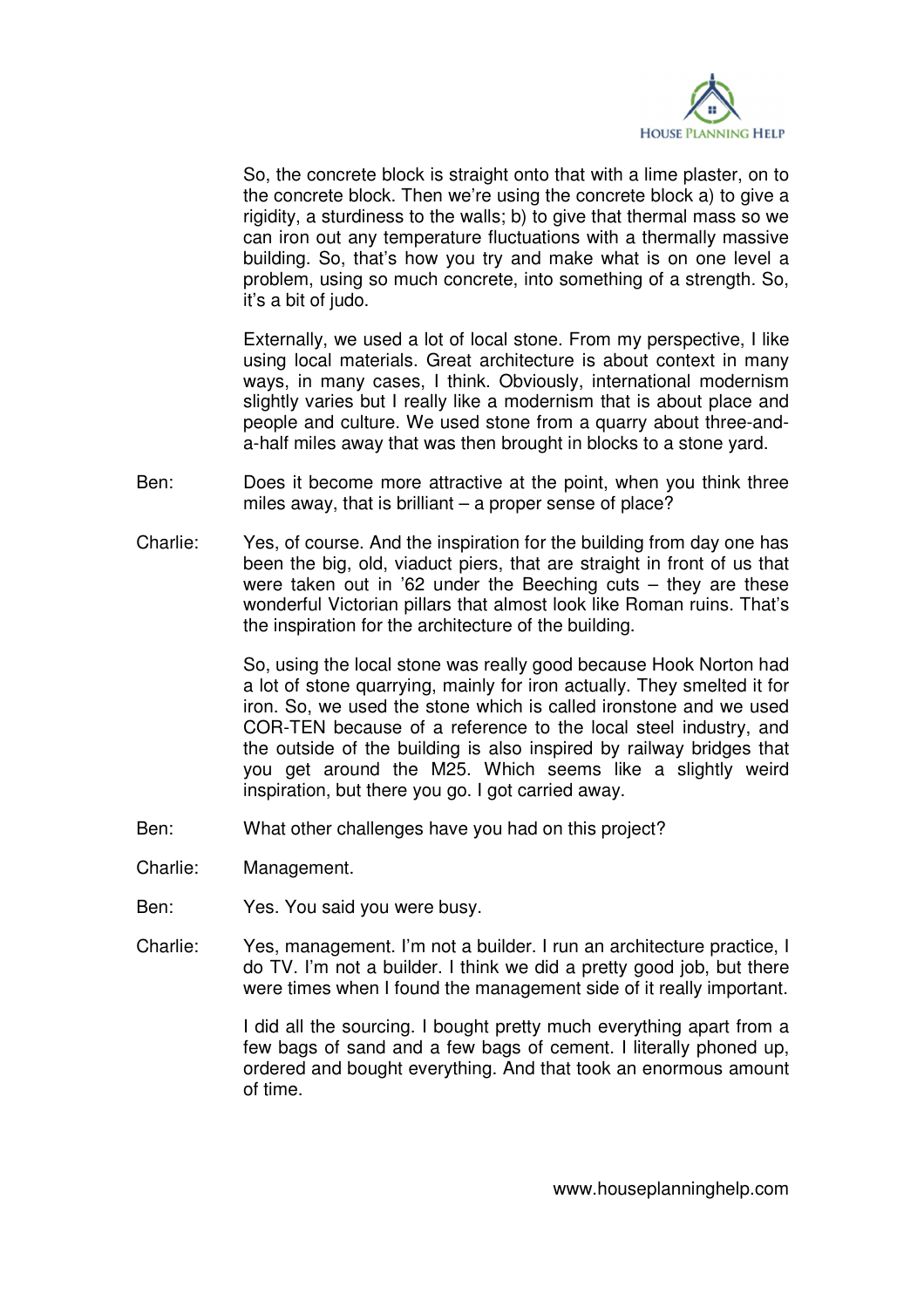

 We had an unfortunate issue around plastering where we had a mistake on plastering which was so painful. And actually, it was going fine until then. But just at that point when you're exhausted and running out of money – more importantly, running out of emotional strength – you hit problems and you have to try and get through that. And I found that incredibly hard, actually. Really hard. It was a very unfortunate situation that no-one could have seen but it was just very painful.

- Ben: Again, we'll put that video into the show notes because you go into a lot more detail about that.
- Charlie: Yes. Don't go down that rabbit hole.

 It was very interesting. I learnt a couple of things when doing this build. There are a few sayings. One is like, 'today's overinvestment is tomorrow's bargain.' And I think when you're building, if you just take a very short-term view or an accountant's view – and I don't mean that to be as much of a pejorative statement – but an accountant's view of what you should invest, I think sometimes that's wrong. And mainly that's because at the moment, for the last twenty years, build costs have outstripped inflation quite significantly. So, if you build it today and it costs more and you go further than you want to, it's going to be cheaper than building it in ten, fifteen years' time.

 So, actually if you do it right now, you won't go back and redo it. So, a) you save wasted materials of going back and redoing something; and b) you save the cost uplift that's likely to happen.

 The second thing I learnt was in the search for perfection, the one thing you're bound to find is insanity. And I think trying to finish this house, you've got to let things go. You've got to be proportionate. And I think a lot of people really struggle with that. I think if you accept early on that it's never going to be perfect, as much as I'm not perfect, no-one I know is perfect, then I think you'll find it a much easier ride.

- Ben: What advice do you give off the back of your project, speaking to a self-builder trying to tell them what it's like?
- Charlie: I think planning, as in, really working out your cost plan before you get going.
- Ben: How do you do that?
- Charlie: With a QS. I went to a QS. And I think managed to persuade the QS – and I went to the QS very upfront, I work with him a lot so he